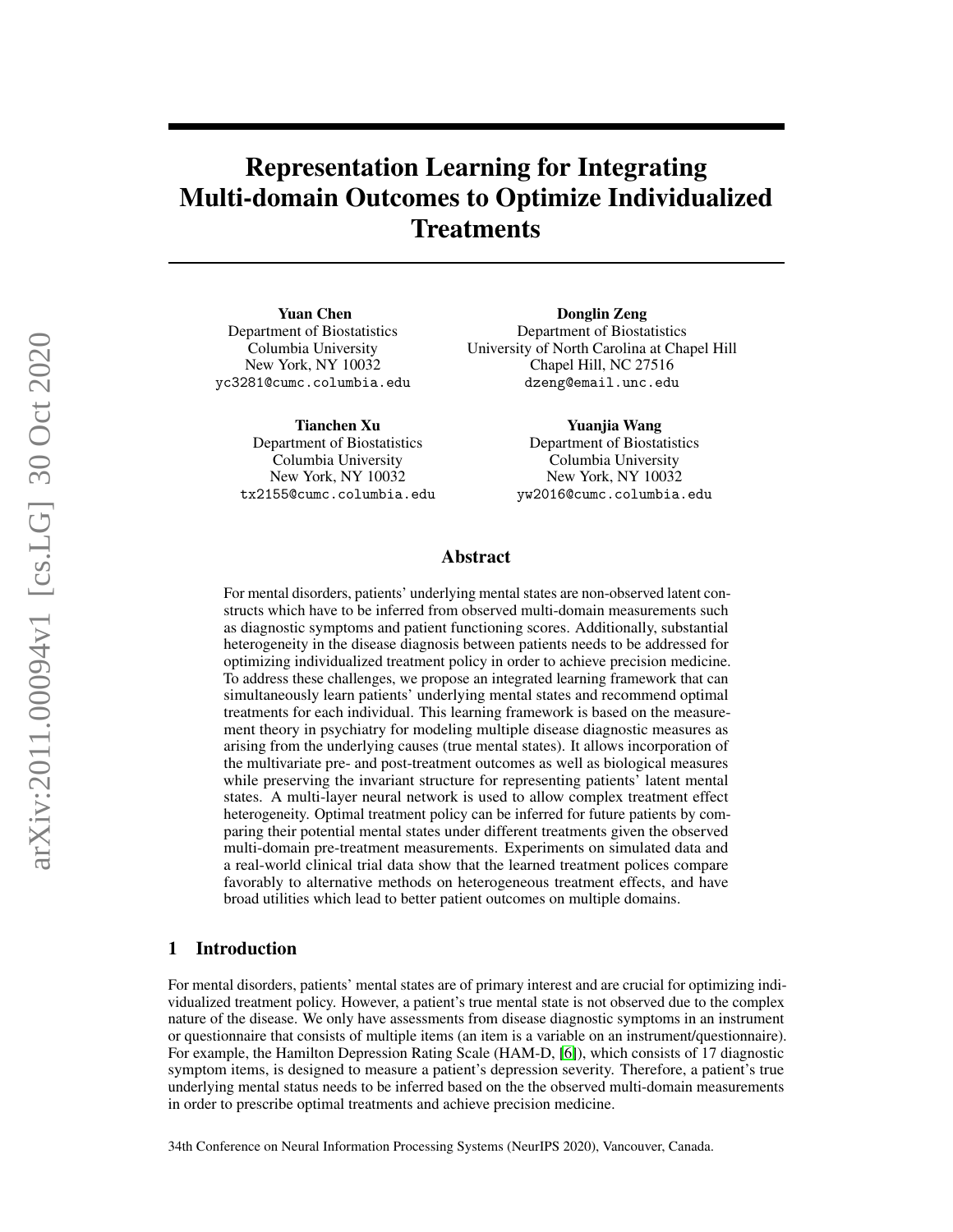Current methods for learning individualized treatment rules (ITRs) focus on optimizing a single observed outcome variable. For example, the sum score of the 17 symptom items in HAM-D has been used as the outcome variable for learning ITRs for treating depression. However, there are some limitations for using such a simple summary score. First, questions in HAM-D such as "insomnia: early in the night", "insomnia: middle of the night", "insomnia: early morning", "suicidal idea", and "loss of weight", etc., are only partial reflections of a patient's true underlying mental states. Furthermore, they are not equal reflective measures of depression [\[5\]](#page-9-1). Second, several items overlap and tap on similar construct  $(e.g., 3$  items about insomnia in  $HAM-D$ ). Taking a simple sum of the symptom scores does not differentiate the items. Therefore, a simple summary score of the observed measurements can not give a full and accurate assessment of the disorder and may not serve as an adequate representation of a patient's true underlying mental states for treatment recommendation.

On the other hand, in psychiatry and psychology, measurement models (e.g., factor analysis models, item response theory models) have a long history of using latent variables to capture the underlying constructs that describe relations among a class of events or variables that share common disease causes [\[4\]](#page-9-2). The observable phenomena (e.g., psychological measurements) are influenced by the underlying shared causes/constructs (e.g., true mental functions), and these underlying constructs explains the correlations among the observed measures. By modeling the lower-dimensional underlying latent constructs, the noise in the observed symptoms (e.g., weight loss not due to depression) can be eliminated while the meaningful latent constructs (e.g., underlying mental functions) are manifested.

Therefore, leveraging the measurement model theory, we propose an integrated framework for representing patients' latent mental states based on the observed indicative psychological measurements while learning optimal treatments that maximize individuals' underlying mental states (graphical representation shown in Figure [1.](#page-3-0)a). The proposed model incorporates observed multi-domain measurements from both pre- and post-treatment phases, while the invariant representation structure is preserved guided by measurement model theory. A multi-layer neural network is used to model the complex treatment effect mechanism between the latent mental states and patients' biological factors. Optimal treatment policy can be inferred for future patients based on their pre-treatment measurements by comparing the potential mental states under different treatments estimated from the model. The proposed model utilizes data from randomized controlled trials (RCTs), which is considered as the "gold standard" for comparing treatment effects since treatment assignments are randomized and thus free from unobserved confounding. Using data from RCTs, we can learn ITRs with causal interpretations, and we describe the details in section [3.](#page-2-0) However, our method can easily be modified to learn ITRs from observational data, and we discuss it in section [5.](#page-8-0)

## <span id="page-1-0"></span>2 Related work

Machine learning methods and neural networks have been adapted to address patients' heterogeneous treatment responses for optimal treatment recommendations. Causal forest [\[29\]](#page-10-0) was proposed to estimate the treatment effect for leaf-wise subgroups. TARNet [\[23\]](#page-10-1) uses a neural net to learn a representation of the feature variables, relies on which the potential outcomes under different treatments are constructed. Recent papers [\[16,](#page-10-2) [1,](#page-9-3) [2,](#page-9-4) [24\]](#page-10-3) build neural nets to alleviate confounding effects from observational data to learn individual treatment effect (ITE).

Instead of estimating ITEs to infer optimal individualized treatments, learning algorithms for ITRs have been proposed by directly or indirectly maximizing the value function. Value function is a common metric to evaluate treatment rules [\[20\]](#page-10-4) and policies in reinforcement learning [\[7\]](#page-9-5). Value function of an ITR  $d$  is defined as

$$
\mathcal{V}(d) = E^d[R] = E[R(d)],\tag{1}
$$

where  $R(d)$  is the potential outcome under the treatment assigned by ITR d. O-learning [\[32,](#page-10-5) [31\]](#page-10-6) and its robust version [\[13\]](#page-9-6) maximize the value function by solving a weighted classification problem. Methods that indirectly maximize the value function through regression models of the outcomes or contrasts of outcomes under different treatments include regression-based Q-learning [\[30,](#page-10-7) [20\]](#page-10-4), A-learning [\[19,](#page-10-8) [26\]](#page-10-9), and G-computation [\[10,](#page-9-7) [18\]](#page-10-10). Recent work have incorporated neural nets to these methods to allow more flexible model structures. [\[14\]](#page-9-8) uses neural nets to construct the "Q-function" for the potential outcomes (we reference this method as "deep-Q"). [\[11\]](#page-9-9) uses a CNN to model the contrast/regret function in "A-learning" (we reference this method as "deep-A"). [\[17\]](#page-10-11) adopts neural nets to construct the outcome residuals and the weighted classification model in O-learning (we reference this method as "deep-O").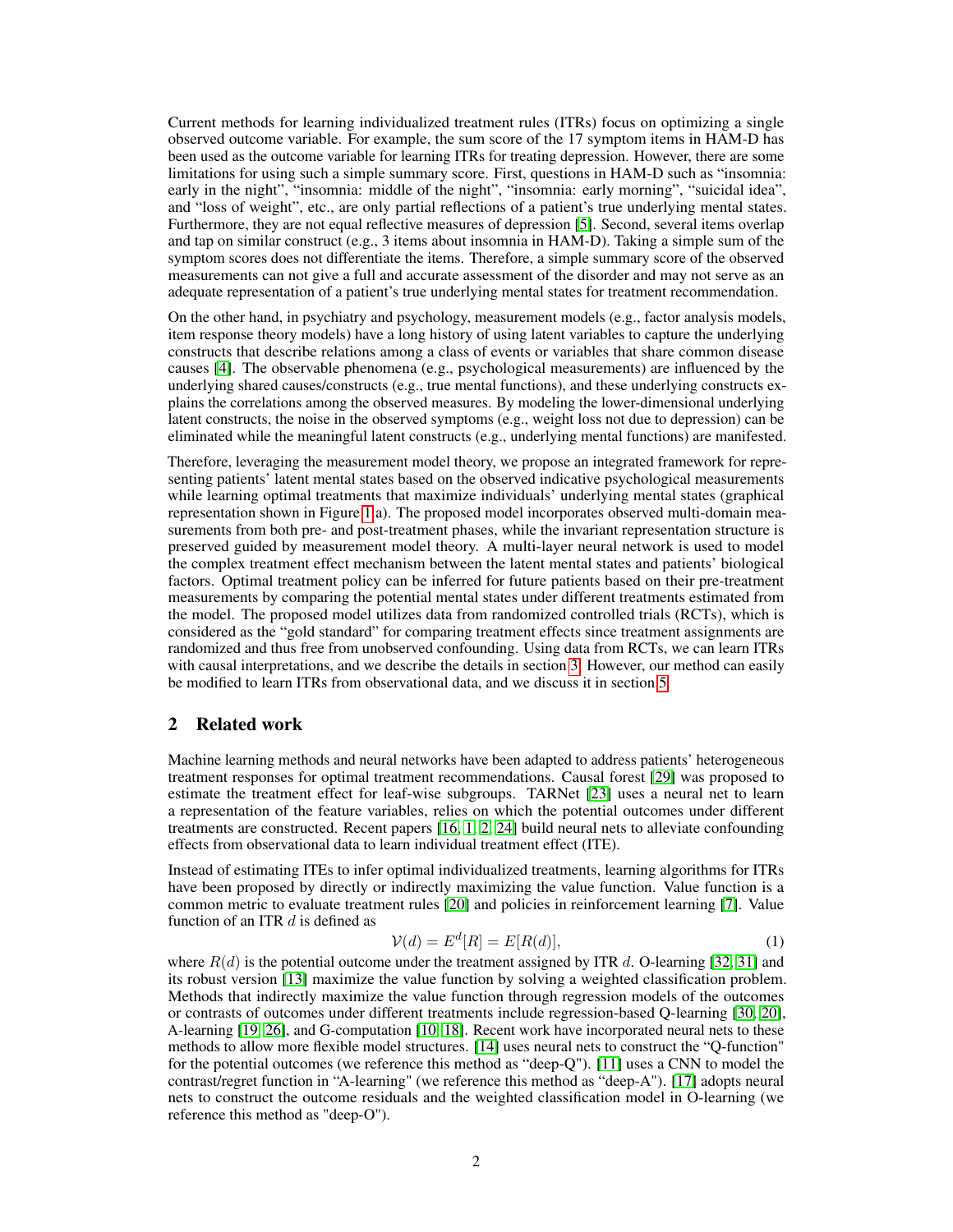The above methods all focus on optimizing a single observed outcome, and as discussed in section [1,](#page-0-0) they are not ideal for mental disorders where the observed outcomes are multivariate and the outcomes of interest (the true mental states) are not observed. Our approach addresses this gap by integrating multi-domain measures to learn patients' latent mental states according to measurement model theories, based on which ITRs are learned to maximize the value function in terms of patients' overall mental health. Our approach is fundamentally different from other latent variable modeling approach in that we combine measurement models and ITR learning under an unified loss where the latent states and ITRs are simultaneously learned with an iterative procedure. Compared to a straight-forward two-step procedure, our method is more efficient borrowing strength from data before and after treatment with shared representation parameters while preserving the consistency of the latent constructs. Additionally, traditional measurement models cannot deal with mixed-type input variables. For example, factor analysis typically deals with continuous measures and item response theory model works for binary measures. By utilizing the neural network learning structure, we can effectively incorporate mixed-type inputs without complicating the model much. The general framework and the model details are presented in section [3.](#page-2-0)

# <span id="page-2-0"></span>3 Method

Suppose K unobserved binary latent variables  $(K$  is known) are used to characterize a patient's latent mental state (e.g., positive mood versus negative mood). In practice,  $K$  can be chosen based on scientific knowledge or by tuning as a hyper-parameter. We adopt the potential outcomes framework to introduce the notations and results. Let  $Z_{0k} \in \{0,1\}$  denote the kth latent variable at the baseline, and let  $Z_{1k}^{(a)} \in \{0,1\}$  denote the corresponding potential latent variable after being treated with treatment a. Further denote  $\mathbf{Z}_0 = (Z_{01}, \cdots, Z_{0K})^T$  and  $\mathbf{Z}_1^{(a)} = (Z_{11}^{(a)}, \cdots, Z_{1K}^{(a)})^T$ . For the ease of illustration, we consider binary treatment decisions with  $a \in \{-1, 1\}$ . Our method can be easily extended to handle multiple treatment choices.

#### <span id="page-2-1"></span>3.1 Individualized treatment rules (ITRs) with latent outcomes

Our goal is to maximize patients' overall mental health state by prescribing different treatment  $a$  for different patients depending on each patient's individualized baseline mental states  $\mathbf{Z}_0$  and other baseline characteristics X (e.g., demographics, biological measures). Treatment prescription can be determined by a decision function that maps a patient's feature space (both observed and unobserved),  $(\mathbf{Z}_0, \mathbf{X})$ , to the domain of treatments  $a \in \{-1, 1\}$ . A patient's overall mental health state post treatment is represented by a known aggregate function of  $\mathbf{Z}_1^{(a)}$ , which we denote as  $g(\mathbf{Z}_{1}^{(a)})$ . The choice of  $g(\cdot)$  may depend on application but a common choice is the total sum similar to aggregating sub-scales of instruments commonly used in psychiatry [\[21\]](#page-10-12). The optimal ITR, denoted as  $d^*$ , is then an ITR that maximizes a patient's post-treatment mental state given by  $d^*(\mathbf{X}, \mathbf{Z}_0) = \text{argmax}_a E[g(\mathbf{Z}_1^{(a)})|\mathbf{X}, \mathbf{Z}_0].$ 

Since  ${\bf Z}_0$  and  ${\bf Z}_1^{(a)}$  are unobserved, to learn optimal ITRs we need to infer patients' mental states based on their observed psychological measurements that are reflective of their mental status, sometimes called manifest indicators [\[4,](#page-9-2) [12\]](#page-9-10). These informative measurements include items collected from multiple domains, for example, depression symptoms on the HAM-D rating scale and patient functioning collected on Work and Social Adjustment Scale (WSAS). Specifically, let  $\mathbf{Y}_0$  denote the baseline observed indicators for  $\mathbf{Z}_0$ , and let  $\mathbf{Y}_1^{(a)}$  denote the corresponding potential indicators for  $\mathbf{Z}_1^{(a)}$  after being treated by treatment a. Assume there are J relevant measures denoted by  $\mathbf{Y}_0 = (Y_{01}, \cdots Y_{0J})^T$  and  $\mathbf{Y}_1^{(a)} = (Y_{11}^{(a)}, \cdots, Y_{1J}^{(a)})^T$ . For many mental disorders, multiple items are used to measure each domain of the disease, and thus the number of necessary latent mental states K is often much smaller than the number of items  $J$  [\[27,](#page-10-13) [28,](#page-10-14) [25\]](#page-10-15).

We present the relationships of these variables in Figure [1.](#page-3-0)a, where the variables in squared boxes are observed and those in circles are latent. Essentially, treatment changes a patient's underlying mental health status from  $\mathbf{Z}_0$  to  $\mathbf{Z}_1^{(a)}$ , which is indicated by the changes in the observed psychological measurements (from  $Y_0$  and  $Y_1^{(a)}$ ). The treatment effect depends on or is modified by the patient's baseline mental status  $\mathbf{Z}_0$  and other baseline characteristics  $\mathbf{X}$ . That's the reason why we have heterogeneous treatment responses between individuals.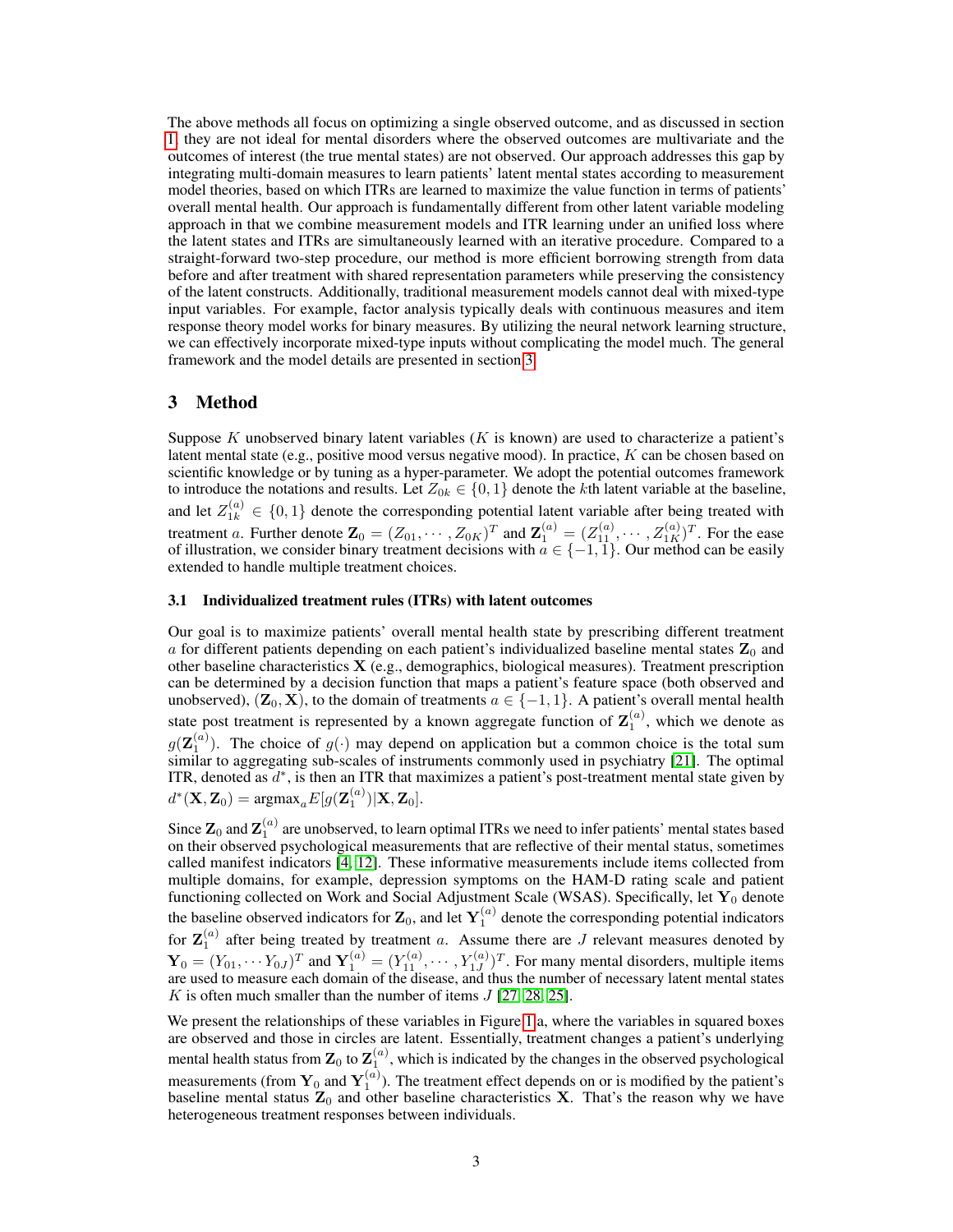<span id="page-3-0"></span>

Figure 1: (a) Graphical representation of the latent mental states and observed multi-domain symptom measures based on measurement theory. We note that  $X$  and  $Z_0$  can be correlated. (b) Model architecture for learning optimal ITRs. Paths highlighted in bold and color share the same parameters.  $\hat{\mathbf{Y}}_0$ ,  $\hat{\mathbf{Y}}_1^{(1)}$ ,  $\hat{\mathbf{Y}}_1^{(-1)}$ : the model estimate for  $\mathbf{Y}_0$ ,  $\mathbf{Y}_1^{(1)}$ ,  $\mathbf{Y}_1^{(-1)}$ , respectively.

Furthermore, according to the measurement theory, for reliable instruments, the relationship between the observed items and the underlying latent constructs are assumed to be stable over different phases [\[15\]](#page-10-16). Thus, we assume the conditional distribution of  $Y_0$  given  $Z_0$  is the same as the conditional distribution of  $Y_1^{(a)}$  given  $Z_1^{(a)}$ . In other words, how the items are measured and how they reflect the underlying disease status do not change over time. This preserves the validity of the latent variables.

#### <span id="page-3-1"></span>3.2 Model for learning optimal ITRs

We assume that data are collected from a randomized trial and consist of the observations  $(\mathbf{Y}_{i0}, \mathbf{X}_i, A_i, \mathbf{Y}_{i1}), i = 1, ..., n$ , from *n* independent patients. For subject i,  $A_i$  denotes the treatment assignment, and we allow the treatment randomization probability to depend on  $\mathbf{X}_i$ . Because of randomization,  $A_i$  is independent of the potential outcomes  $\mathbf{Z}_{i1}^{(a)}$  and  $\mathbf{Y}_{i1}^{(a)}$  conditional on  $\mathbf{X}_i$ . We assume the standard stable unit treatment value assumption (SUTVA) holds, i.e.,  $\mathbf{Z}_{i1}^{(a)} = \mathbf{Z}_{i1}$  and  $Y_{i1} = Y_{i1}^{(a)}$  when  $A_i = a$ , where  $\mathbb{Z}_{i1}$  is the true post-treatment mental states for subject *i*. Thus, due to randomization of treatments, we obtain  $E[g(\mathbf{Z}_{1}^{(a)})|\mathbf{X},\mathbf{Z}_{0}] = E[g(\mathbf{Z}_{1}^{(a)})|\mathbf{X},\mathbf{Z}_{0},A=a] =$  $E[g(\mathbf{Z}_1)|\mathbf{X}, \mathbf{Z}_0, A = a]$ . Because the optimal ITR maximizes post-treatment overall mental states, it can be obtained by  $d^*(\mathbf{X}, \mathbf{Z}_0) = \text{argmax}_a E[g(\mathbf{Z}_1)|\mathbf{X}, \mathbf{Z}_0, A = a].$ 

Model architecture Leveraging the structural representation in Figure [1.](#page-3-0)a, we propose a neural network to learn the latent representations Z's from multiple observed items in Y from both pre- and post-treatment phases. The computational architecture of our method is shown in Figure [1.](#page-3-0)b. We introduce a multi-layer neural network (represented by  $V_1$  to  $V_2$  in Figure [1.](#page-3-0)b) to capture the complex association among disease symptom measures and biological factors, in order to allow complex interactions with the treatment. Common structure through  $V_1$  to  $V_2$  across different treatment groups is used to capture the shared baseline associations between variables, and also we borrow strength for learning. We fit model for  $\mathbf{Z}^{(1)}$  and  $\mathbf{Z}^{(-1)}$  separately ( $\mathbf{V}_2$  to  $\mathbf{Z}_1^{(a)}$ ) instead of including observed treatment as an input variable as part of  $X$ , because the treatment effect mechanism on the latent mental states can be potentially different between treatment groups. Furthermore, by the invariant structure between latent mental states and observed measurements as discussed in section [3.1,](#page-2-1) the paths from  $\mathbf{Z}_0$  to  $\mathbf{Y}_0$  and  $\mathbf{Z}_1^{(a)}$  to  $\mathbf{Y}_1^{(a)}$  across treatment groups share the same parameters (highlighted colored paths in Figure [1.](#page-3-0)b), and the representation structure is described below.

**Representation structure and interpretation** We assume each discrete-valued  $Y_{0j}$  given  $\mathbf{Z}_0$ (same for  $Y_{1j}^{(a)}$  given  $\mathbf{Z}_1^{(a)}$ ) follows a multinomial distribution, and the representation structure between  $\mathbf{Z}_0$  and discrete-valued  $Y_{0j}$  (same for  $\mathbf{Z}_1$  and  $Y_{1j}$ ) is given by  $P(Y_{0j} = m|\mathbf{Z}_0) =$  $\exp(\alpha_{jm} + \sum_k \beta_{jkm} Z_{0k}) / \sum_{p=0}^{l_j} \exp(\alpha_{jp} + \sum_k \beta_{jkp} Z_{0k}),$  for  $m = 0, ..., l_j$ . We denote  $\beta_{jk} = (\beta_{jk0}, ..., \beta_{jklj})^T$ , and it reflects the correlation between discrete-valued item j and latent domain k. Specifically, if  $\beta_{jk0} < ... < \beta_{jkl_j}$  then  $Y_{0j}$  (or  $Y_{1j}$ ) is positively correlated with  $Z_{0k}$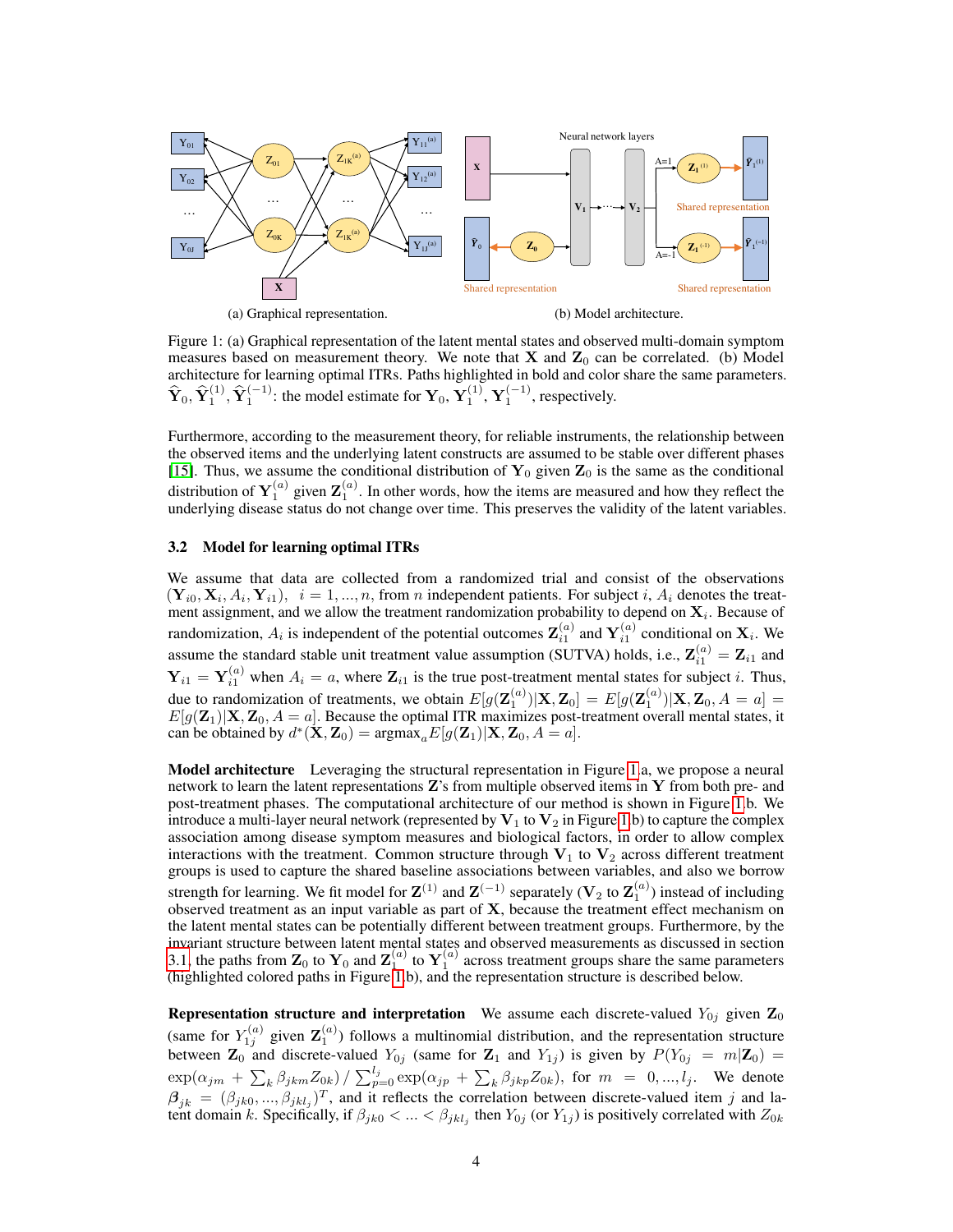(or  $Z_{1j}$ ), and if  $\beta_{jk0} > ... > \beta_{jkl_j}$  then  $Y_{0j}$  (or  $Y_{1j}$ ) is negatively correlated with  $Z_{0k}$ . For continuous  $Y_{0j}$ , we model it with  $\alpha_j + \sum_k \beta_{jk} Z_{0k}$ , and then  $\beta_{jk}$  itself indicates the association between item j and latent domain  $k$ . To achieve these representation structures, softmax activation is applied to discrete-valued  $Y_{0i}$ 's and  $Y_{1i}$ 's, while identity activation is applied to continuous  $Y_{0i}$ 's and  $Y_{1i}$ 's. We have observed in the simulation experiment in section [4.1](#page-5-0) that the representation parameters can be recovered from the model fitting therefore preserving the scientific meanings of the latent variables.

**Loss function for learning latent representations** We denote  $\theta$  as all the parameters in the model. We further denote  $f_{0j}(\mathbf{Z}_{i0}; \theta)$  as the model fit for  $Y_{i0j}$  (the j-th item for subject i at baseline), and  $f_{1j}(\mathbf{X}_i, \mathbf{Z}_{i0}; \theta)$  as the model fit for  $Y_{i1j}$ . We train this model by minimizing the following objective function  $\frac{1}{n}\sum_{i=1}^n w_i \Big\{ \sum_{j=1}^J L\big(f_{0j}(\mathbf{Z}_{i0}; \boldsymbol{\theta}), Y_{i0j}\big) + \sum_{j=1}^J L\big(f_{1j}(\mathbf{X}_i, \mathbf{Z}_{i0}; \boldsymbol{\theta}), Y_{i1j}\big) \Big\},$  where  $w_i =$  $\frac{I(A_i=1)}{P(A_i=1|\mathbf{X}_i)} + \frac{I(A_i=-1)}{P(A_i=-1|\mathbf{X}_i)}$  $\frac{I(A_i=-1)}{P(A_i=-1|\mathbf{X}_i)}$ , and  $L(\cdot,\cdot)$  is a loss function. For continuous  $Y_{0j}$  and  $Y_{1j}$ , we use squared error loss, and for discrete  $Y_{0j}$  and  $Y_{1j}$  we adopt cross entropy loss. By using these loss functions, this objective function is related to the likelihood function for the observed items, and we optimize with respect to both pre- and post-treatment multi-domain outcomes. We use inverse probability weighting  $(w_i)$  to account for different treatment group sizes.

**Computational algorithms** Because the baseline latent state variables  $\mathbf{Z}_{i0}$ 's are not observed, for model fitting, we iterate between updating  $\mathbf{Z}_{i0}$ 's for all subjects and updating the model parameters  $\theta$  until the objective function converges. Since  $\mathbf{Z}_{i0}$  contains binary state variables and usually a low-dimensional  $\mathbf{Z}_{i0}$  is found sufficient to represent the key domains of mental disorders [\[25,](#page-10-15) [27,](#page-10-13) [28\]](#page-10-14), we can search through all possible values of  $\mathbb{Z}_{i0}$  and update it with the one that yields the smallest loss for subject i. The update for  $\mathbf{Z}_{i0}$ 's can be done in parallel for each individual. Given the current values of  $\mathbf{Z}_{i0}$ 's, we update  $\theta$  using stochastic gradient descent (SGD). Since the update for  $\theta$  is approximate and it requires more steps to converge, we update  $\theta$  with M gradient descent steps and perform one step of exact search for  $\mathbf{Z}_{i0}$ 's.

Optimal treatment recommendation The ultimate goal of learning optimal ITRs is to use fitted rules to recommend treatments for future patients. For a new patient, we only observe his/her baseline measures  $(y_0, x)$ . In order to recommend the best treatment, we first infer his/her baseline mental states by searching for the ones that yield the smallest loss in  $y_0$  given by  $\hat{\mathbf{z}}_0 = \arg\min_{\mathbf{z}_0} \sum_{j=1}^J L(f_{0j}(\mathbf{x}, \mathbf{z}_0; \hat{\boldsymbol{\theta}}), y_{0j})$ , where  $\hat{\boldsymbol{\theta}}$  denotes the fitted parameters. We have shown in the simulation experiment in section [4.1](#page-5-0) that learning  $z_0$  by minimizing the loss over  $y_0$  only also achieves very good accuracy. Next, we predict the optimal treatment as the one that yields the highest aggregate mental health state  $g(\mathbf{z}_1)$  post treatment given by  $\hat{d}(\mathbf{x}, \hat{\mathbf{z}}_0) = \argmax_a g(h_z^{(a)}(\mathbf{x}, \hat{\mathbf{z}}_0; \hat{\boldsymbol{\theta}})),$ where  $h_z^{(a)}(\mathbf{X}, \mathbf{Z}_0; \theta)$  denotes the function that infers  $\mathbf{Z}_1^{(a)}$  in the model.

Advantages of the proposed method 1) By incorporating multi-domain outcomes with meaningful representation structures, it overcomes the limitation of existing methods that only a single outcome variable can be used. 2) patients' heterogeneity is accounted for using an economical number of latent variables based on measurement theory (i.e.,  $K < J$ ); and the reduced number of states serves as regularization and provides power for learning patient representation with a smaller sample size. 3) The latent variables Z are de-noised and more reliable representations of patients' mental health status than the observed measurements  $Y$ ; thus, in the change of environment, the optimal ITRs based on **Z** will be more generalizable. 4) The invariant structure between Y's and **Z**'s in both preand post-treatment phases (shared representation as shown in Figure [1.](#page-3-0)b) preserves the validity of the latent variables, and allows borrowing strength in learning the representation structure using data from both treatment phases. 5) By connecting latent variables in psychological measurement theory, neural network architecture and deep learning computational tools, flexible models can be fit to represent complex treatment effect mechanism while allowing parts of the model to share parameters.

## 4 Experiments

We study the performance of the proposed method in learning optimal ITRs for mental disorders when multi-domain psychological measurements are observed from randomized trials. We compared with the state-of-the-art methods that address heterogeneous treatment effects [\[29,](#page-10-0) [23,](#page-10-1) [17,](#page-10-11) [14,](#page-9-8) [11\]](#page-9-9) but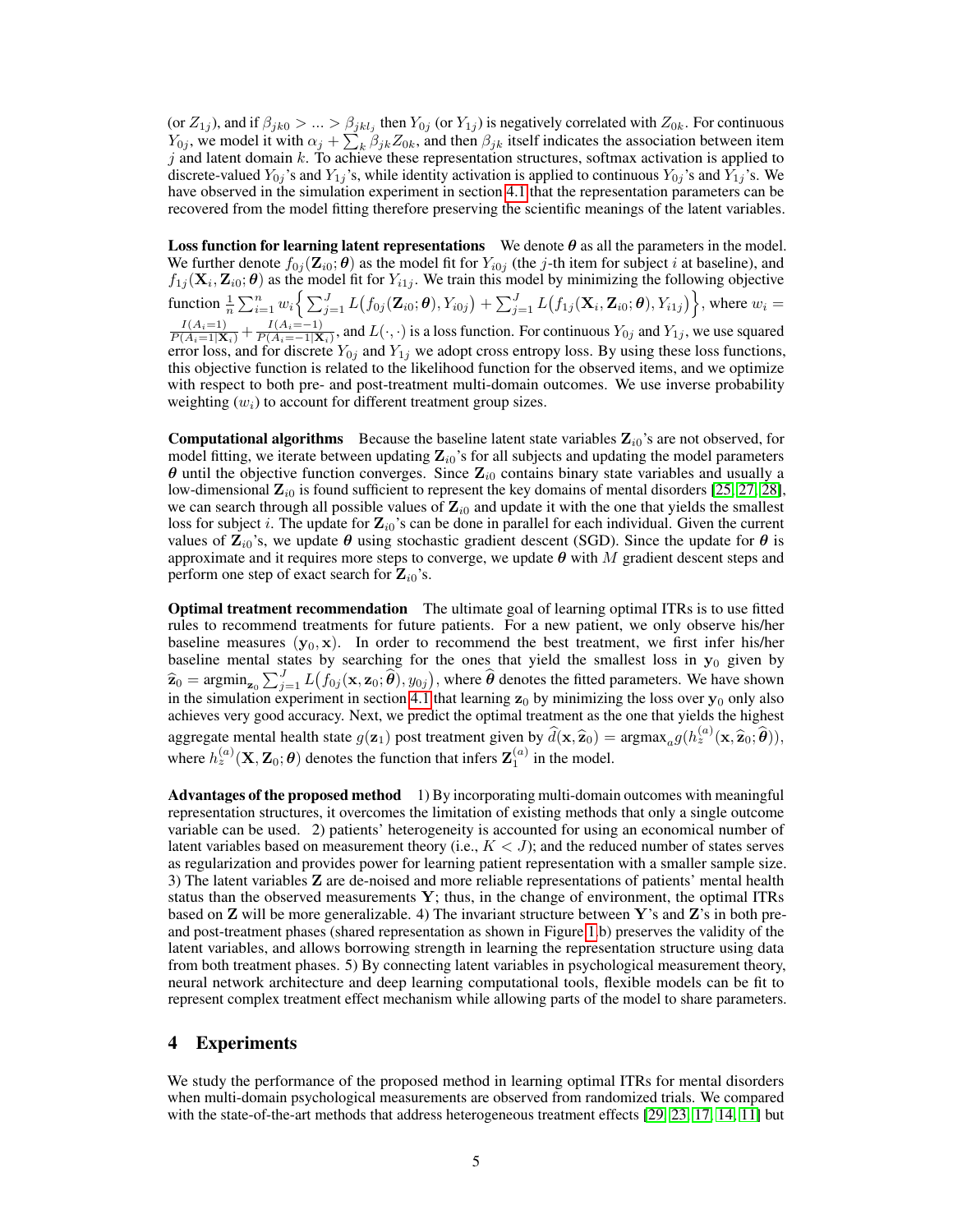<span id="page-5-1"></span>

Figure 2: Accuracy of the predicted optimal treatments on the independent test set under the fitted ITRs from 100 simulations with training sample size  $N$  of 200, 500, 1000, and 2000.

they can only handle single observed outcome as discussed in section [2.](#page-1-0) With randomized treatment, the value function defined in section [2](#page-1-0) can be expressed in an inverse-probability weighted form,  $E[RI(A = d(X, Z_0)) / P(A|X)]$ , and the empirical value function is given by  $\frac{1}{n} \sum_{i=1}^{n} [R_i I(A_i = k)]$  $d(\mathbf{X}_i, \mathbf{Z}_{i0})/P(A_i|\mathbf{X}_i)].$  We evaluate all estimated ITRs by calculating their empirical value functions using an independent test set. This value function reflects the expected potential outcome had all subjects in the test set followed the estimated ITR.

#### <span id="page-5-0"></span>4.1 Simulation

We assumed there were three latent domains, and the observed outcomes consisted of nine discrete items and five continuous items. We simulated data where the true optimal treatments are known. The detailed data generating mechanism are included in the supplementary material. We assumed the sum of the latent variables represented the overall mental disorder severity. Thus the true optimal treatment was the one that minimized the expected value of  $\mathbf{Z}_1$  sum for each subject.

Model fitting Training datasets of sample size 200, 500, 1000, and 2000 were simulated based on the procedure given in the supplementary material. For the state-of-the-arts [\[29,](#page-10-0) [23,](#page-10-1) [17,](#page-10-11) [14,](#page-9-8) [11\]](#page-9-9), sum of  $Y_1$  was treated as the outcome variable and  $Y_0$  and X were included as feature variables.

For the proposed method, we tuned over the hyper-parameters including the number of hidden layers (ranges from 1 to 3) and hidden units (10 to 30), and number of iterations (1 to 10) through crossvalidations on the training data. Model with 2 hidden layers of 20 and 10 units was selected. 6 epochs of SGD was implemented with Adam [\[9\]](#page-9-11) under a learning rate of 0.1 before 1 step of exact search for  $\mathbf{Z}_{i0}$ , and we ran in total 6 iterations of the update process. Convergence was observed in all cases. To achieve identifiability of the latent variables, we have controlled their directions and exchangeability in model fitting (details are described in the supplementary material). Essentially, for each latent construct, we set initial values of the loading parameters for one observed item, which is analogous to fixing one loading path per latent variable in factor analysis. In the real-world applications, prior knowledge on the direction of certain observed symptom items and potential latent domains is often available before fitting the model. We built the proposed model using Pytorch. For model fitting, the computing time is 5s, 10s, 35s, and 72s under sample size of 200, 500, 1000, and 2000 with a batch size of 100, 250, 250, and 500 on a 2.7 GHz Intel Core i5 processor under the specified training procedure.

Fitted ITRs from all methods were evaluated on an independent test set of sample size 100,000 simulated under the same setting. We evaluated the fitted ITRs in terms of the prediction accuracy for the optimal treatments, value function for the overall disorder severity (represented by the sum of  $\mathbf{Z}_1$ ), and also the value function for some indicative measures in  $\mathbf{Y}_1$ , denoted as  $Y_1$ . We considered  $\hat{Y}_1 = Y_{11} + Y_{16} + Y_{17} + Y_{110} + Y_{111}$  since these items are most indicative of the latent domains, and in practice they could be some observed disease symptoms that we particularly care about. In summary, we aimed to minimize the overall disorder severity (represented by the sum of  $\mathbf{Z}_1$ ) and also important observed symptoms (represented by  $\tilde{Y}_1$ ).

Simulation results We observed adequate fit of the proposed model. The average prediction accuracy was above 0.6 for the multi-category  $\mathbf{Y}_0$ 's even under training sample size of 200. A higher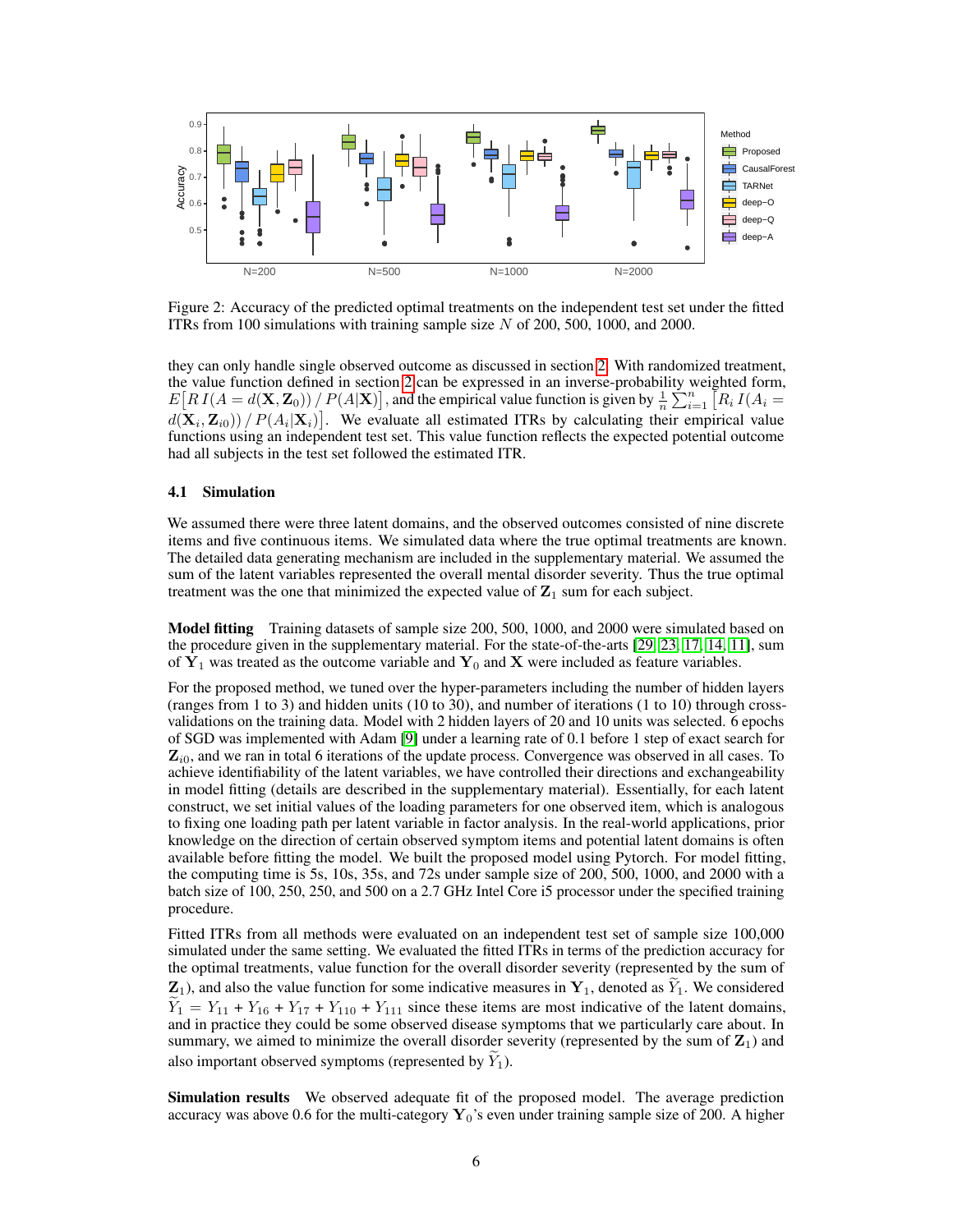| N          |             | Proposed    | CausalForest                                                                                | TARNet      | $Deep-O$     | Deep-Q      | Deep-A       |
|------------|-------------|-------------|---------------------------------------------------------------------------------------------|-------------|--------------|-------------|--------------|
|            |             |             | Value function for latent disorder severity (sum of $\mathbb{Z}_1$ ; the lower, the better) |             |              |             |              |
| <b>200</b> | Mean (sd)   | 1.80(0.04)  | 1.85(0.06)                                                                                  | 1.93(0.05)  | 1.85(0.04)   | 1.83(0.04)  | 2.00(0.08)   |
| 500        | Mean (sd)   | 1.77(0.02)  | 1.80(0.03)                                                                                  | 1.91(0.07)  | 1.80(0.02)   | 1.80(0.02)  | 1.98(0.06)   |
| 1000       | Mean $(sd)$ | 1.76(0.01)  | 1.79(0.02)                                                                                  | 1.88(0.09)  | 1.79(0.01)   | 1.79(0.01)  | 1.98(0.04)   |
| 2000       | Mean $(sd)$ | 1.74(0.01)  | 1.79(0.01)                                                                                  | 1.87(0.09)  | 1.79(0.01)   | 1.79(0.01)  | 1.98(0.04)   |
|            |             |             | Value function for predictive symptoms (sum of $Y$ ; the lower, the better)                 |             |              |             |              |
| <b>200</b> | Mean (sd)   | 12.74(0.19) | 12.91 (0.28)                                                                                | 13.30(0.22) | 12.92(0.19)  | 12.84(0.17) | 13.62(0.32)  |
| 500        | Mean $(sd)$ | 12.59(0.10) | 12.70(0.10)                                                                                 | 13.22(0.33) | 12.72(0.09)  | 12.71(0.10) | 13.53 (0.24) |
| 1000       | Mean $(sd)$ | 12.57(0.09) | 12.65(0.06)                                                                                 | 13.06(0.40) | 12.65(0.06)  | 12.67(0.06) | 13.55(0.17)  |
| 2000       | Mean $(sd)$ | 12.52(0.05) | 12.62(0.04)                                                                                 | 13.01(0.41) | 12.64 (0.06) | 12.67(0.06) | 13.54 (0.17) |

<span id="page-6-0"></span>Table 1: Value function of the fitted ITRs with respect to the latent disorder severity (sum of  $\mathbb{Z}_1$ ; the lower, the better) and the predictive symptoms (sum of  $\tilde{Y}$ ; the lower, the better) on the independent test set, mean (standard deviation), from 100 simulations under different training sample size  $N$ 

overall prediction accuracy for  $Y_0$  cannot be achieved because some items were simulated with high noise and low correlation with  $\mathbf{Z}_0$ , and so the prediction accuracy for those items was expected to be low. On the other hand, for those items with large loadings on  $\mathbf{Z}_0$  (e.g., items selected in  $\tilde{Y}_1$ ), the estimated parameters  $\beta_{jk}$  were learned in the correct directions with the estimated values very close to the true values (or the equivalent values for the multinomial distribution). In other words, we can recover the representation structures and therefore preserve the scientific meanings of the latent domains.

Results of the fitted ITRs evaluated on the independent test data from 100 simulations are summarized in Table [1,](#page-6-0) Figure [2,](#page-5-1) and Table B.1 in the supplementary material. The proposed method achieves the highest prediction accuracy for the optimal treatments, the lowest disorder severity (sum of  $\mathbb{Z}_1$ ) and the lowest symptom scores  $\tilde{Y}_1$  in all cases with statistical significance (p-value < 0.001 from pairwise t-tests). Variance of our estimator is also among the smallest. This is favorable because even though our objective function is to minimize the latent disorder severity, the indicative symptoms are simultaneously reduced. When sample size increases, our method yields better mean value with lower variance while the alternative methods barely improve beyond sample size of 500. These results demonstrate the desired property of our method in finding the meaningful representation of the underlying constructs while de-noising the mixed observed measurements.

Furthermore, we obtained the prediction accuracy of 0.956, 0.953, 1.000, and 1.000 for the baseline latent  $\mathbb{Z}_0$  on the test set under training sample size of 200, 500, 1000, and 2000. This indicates that even with limited information (only baseline  $\mathbf{Y}_0$ ) from future patients, we are able to learn their latent mental states  $\mathbb{Z}_0$  accurately. These results show the benefit of the invariant structure between  $\mathbb{Z}$  and Y pre- and post-treatment, so that one can borrow strength in model training using data from both phases while obtaining high prediction accuracy using only pre-treatment data for future patients.

#### 4.2 Application to STAR\*D study

**Data and model** STAR<sup>\*</sup>D [\[22\]](#page-10-17) is a multi-site, multi-level randomized clinical trial designed to compare various treatment regimes for patients with major depressive disorder (MDD). At the first treatment level, all patients were prescribed Citalopram (CIT) as the initial treatment, and those who failed to respond to CIT within 8 weeks were randomized at level 2 within their preference group to switch to a different treatment or to augment treatment by adding another one in addition to CIT.

Our goal was to recommend optimal second-line treatments for those MDD patients who didn't respond to the initial CIT treatment. In order to compare with the state-of-the-art methods for heterogeneous treatment effects, we considered two treatment options: 1) antidepressants that are selective serotonin reputake inhibitors (SSRIs, alone or in combination), and 2) non-SSRI treatments.

To learned optimal ITRs, we included in  $Y_0$  the 17 discrete-valued symptom items in HAM-D, the clinician-rated Quick Inventory of Depressive Symptomatology (QIDS), and the Work and Social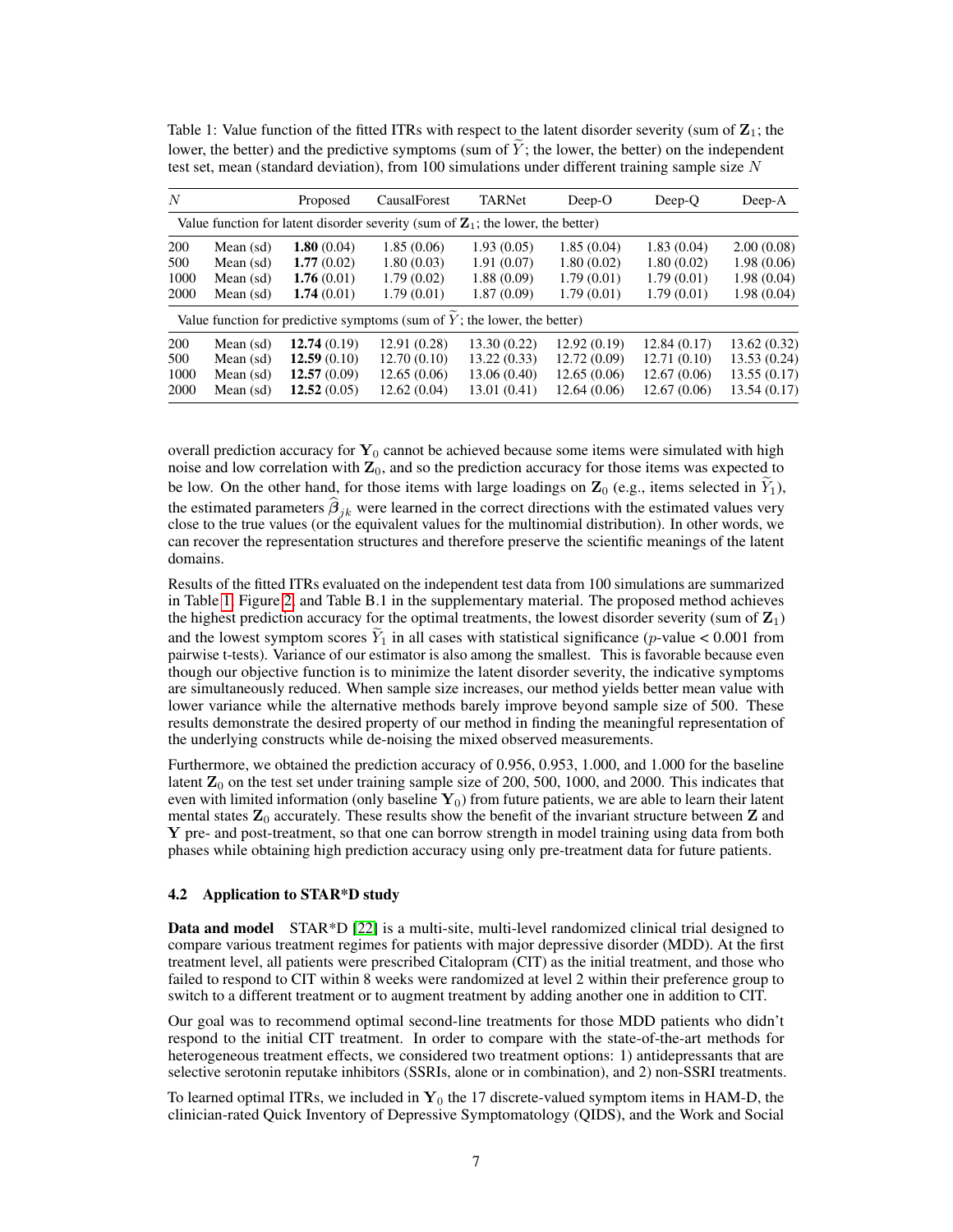Adjustment Scale (WSAS) measured after first level CIT treatment. The corresponding measures assessed after the level 2 treatments were included in  $Y_1$ . Sparse categories "3" and "4" in the HAM-D items were combined to increase the learning power. We included in  $X$  a patient's age, gender, race, family history of depression, and preference of level 2 treatment (switching or augmentation), as well as the Clinical Global Impressions (CGI) Scale and the Global Rating of Side Effect Burden (GRSEB) reported at the end of level 1 treatment. For the comparison methods, the sum score of  $Y_1$ was used as the outcome variable to minimize while  $Y_0$  and X were included as feature variables. 808 patients from STAR\*D were included in the analysis with a mean age of 43 and 59% being females.

In the proposed method, we chose 4 latent mental domains since in the literature of psychiatry, usually 2 to 4 latent factors were identified from models fitted on depression symptoms [\[27,](#page-10-13) [28,](#page-10-14) [25\]](#page-10-15) and for us 4 latent variables yielded the lowest generalization error empirically. We used the same model structure and fitting procedure as in section [4.1.](#page-5-0) In order to construct a meaningful  $g(\mathbf{Z}_1)$  to optimize, we scored each latent domain identified in the model by a value from −1 to 1 so that positive scores were assigned to the "healthy" mental domains, and negative scores to those "unhealthy" domains. Since a higher value in each HAM-D item indicates more severe symptoms and the representation parameters  $\beta_{ik}$  reflect the association between item j and latent domain k as discussed in section [3.2,](#page-3-1) we computed the score for the latent domain  $k$  as the proportion of negative trend minus positive trend observed in adjacent entries in  $\beta_{jk}$  for all j. Therefore, by maximizing the sum of the latent<br>densing often asseming the sum conjugated propining to see assignt's assembly martel hadden total domains after scoring, we equivalently maximized each patient's overall mental health state.

We conducted 4-fold cross validations to evaluate the estimated ITRs (i.e., fit ITRs on 3 folds of data and compute the empirical value function from the remaining fold). We examined performance on four outcome measures post second-line treatments, namely, HAM-D sum score, QIDS, WSAS, and CGI. Lower value in HAM-D and QIDS indicates less depression symptoms; lower value in WSAS indicates better functioning in work and social life; and lower value in CGI indicates greater improvement acquired from treatment rated by the clinicians. Empirical value functions were calculated on the validation sets with respect to these four measures.

<span id="page-7-0"></span>Table 2: Value function under the fitted ITRs, mean (standard deviation), evaluated with respect to four post-treatment outcomes (lower values indicate healthier states and thus better performance) from 100 cross validations on the STAR\*D data. An asterisk (\*) indicates that our method is significantly better using pairwise t-test (*p*-value  $< 0.05$ ).

| Outcome measure | Proposed    | CausalForest                      | TARNet          | $Deep-O$                                                               | Deep-O          | Deep-A         |
|-----------------|-------------|-----------------------------------|-----------------|------------------------------------------------------------------------|-----------------|----------------|
| <b>HAMD</b>     |             | <b>12.23 (0.38)</b> 12.62 (0.45)* |                 | $12.37(0.51)^{*}$ 13.59 $(0.38)^{*}$ 13.55 $(0.50)^{*}$ 12.32 $(0.54)$ |                 |                |
| <b>OIDS</b>     | 8.33(0.32)  | $8.97(0.30)*$                     | $8.63(0.38)$ *  | $9.66(0.28)$ *                                                         | $9.52(0.36)^*$  | $8.57(0.42)^*$ |
| CGI.            | 2.54(0.08)  | $2.72(0.08)$ *                    | $2.61(0.11)*$   | $2.92(0.08)$ *                                                         | $2.89(0.12)$ *  | $2.60(0.12)$ * |
| <b>WSAS</b>     | 20.27(0.46) | 19.98(0.72)                       | $20.05(0.77)$ * | $22.16(0.73)*$                                                         | $21.99(0.83)$ * | 20.14(0.73)    |

<span id="page-7-1"></span>

Figure 3: Fitted representation parameters  $\beta_{jk}$ 's for the model between the 4 latent mental domains and 19 observed item measurements from STAR\*D. The first 17 are discrete-valued items in HAM-D where similar items are grouped together (e.g., first 2 items for "Mood" are grouped together). HAM-D: Hamilton Depression Rating Scale, QIDS: Quick Inventory of Depressive Symptomatology, WSAS: Work and Social Adjustment Scale.

Results Results from 100 cross validations are summarized in Table [2.](#page-7-0) The proposed method achieves the lowest mean score in HAMD, QIDS, and CGI, and the second lowest score in WSAS on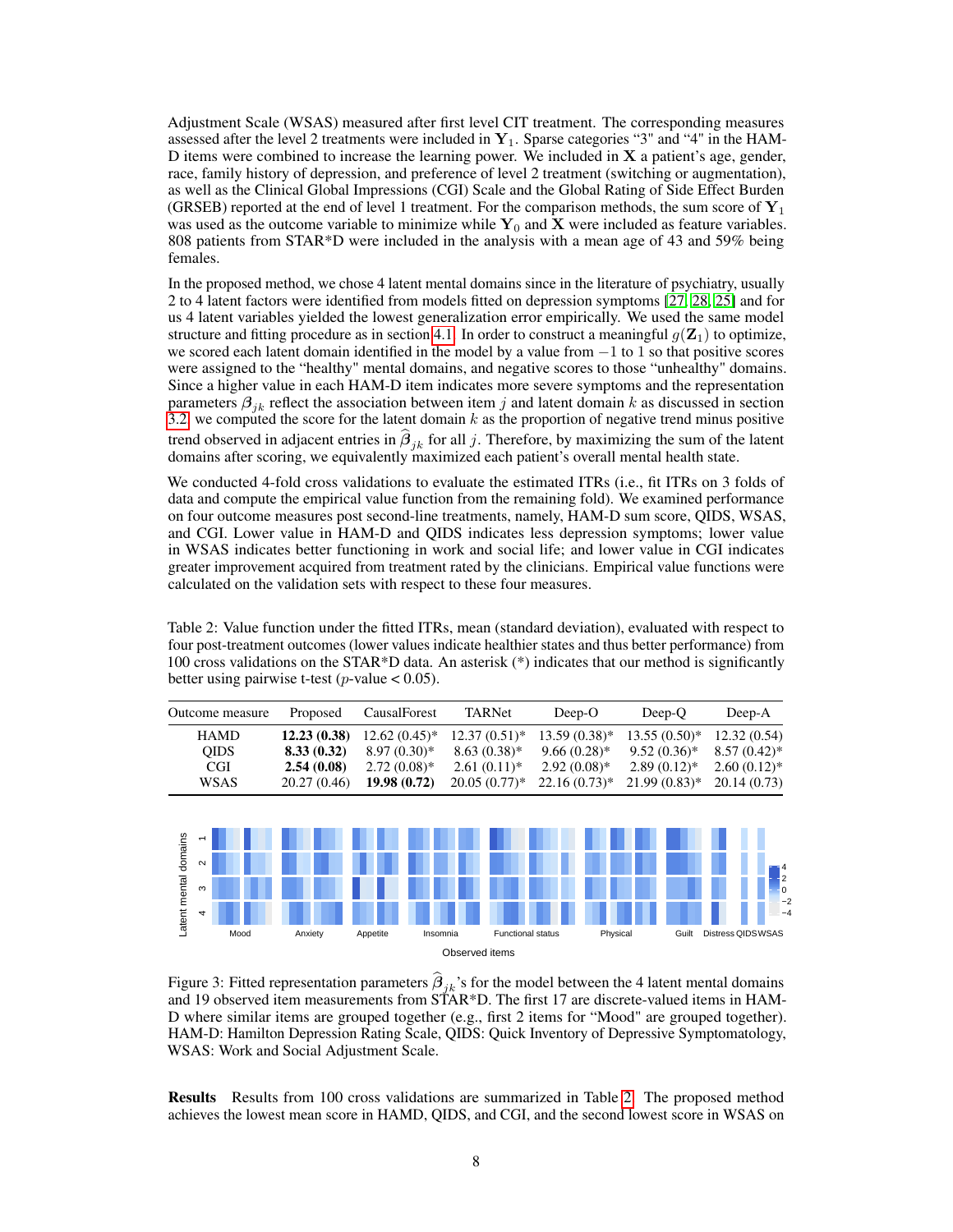the validation sets, and pairwise t-tests show superiority of our method with statistical significance for most of the outcomes. The variability of our method is among the lowest for all outcomes, indicating our method is more stable. These results show the broad utility of the treatment polices we learned: they lead to relief of the depressive symptoms (HAMD, QIDS) and achieve greater clinical improvements (CGI) as well as better work and social functioning (WSAS) at the same time. This demonstrates the utility of the latent representations we learned. They serve as more useful characterization of patients' mental health states than the raw observed measures and lead to better patient outcomes on multiple domains. In comparison, causal forest achieves the lowest score on WSAS, but not on the other three outcomes. TARNet and Deep-A have similar and overall good performance on the four outcomes, while Deep-O and Deep-Q do not perform well on any of the outcomes. These results indicate that the latent outcomes learned in our method are more clinically relevant than the naive sum score used in the comparison methods, and therefore our treatment rules lead to better clinical outcomes.

We plot in Figure [3](#page-7-1) the heatmap of the fitted representation parameters  $\beta_{jk}$ 's for the relation between the all the relation between the 4 latent mental domains and the 19 observed measurements. The 17 discrete-valued items in HAM-D are grouped together (e.g., mood items, anxiety items etc.). For HAM-D item  $j$ , each value  $\hat{\mathbf{B}}_{jk} = (\hat{\beta}_{jk0}, ..., \hat{\beta}_{jklj})^T$  is plotted as an individual column. Hence, as explained in section [3.2,](#page-3-1) the color trend across the columns for each HAM-D item indicates its correlation with each mental domain. For example, the three items for insomnia are negatively correlated with latent domain 1,2,3 (darker to lighter color from left to right) and positively associated with latent domain 4 (lighter to darker color from left to right). Similar items in HAM-D (in the same groups in Figure [3\)](#page-7-1) show similar representation structures on the latent domains, which indicates that the learned latent domains preserve the scientific contexts. Additionally, clinical interpretation of the latent mental domains can be made based on  $\beta_{jk}$ 's. The first domain is characterized by good mood, less guilt feeling, and<br>hetter functional and physical etation the accord domain generated less anniets and hetter moods better functional and physical status; the second domain represents less anxiety and better mood; the third domain represents better appetite and less weight loss; a higher value in the fourth domain indicates higher severity in insomnia and distress.

## <span id="page-8-0"></span>5 Discussion

In this work, to address the challenge of between-patient heterogeneity manifested in multi-domain observed outcomes, we propose an integrated learning framework where patients' underlying health status are meaningfully represented with latent variables and the treatment that optimizes the underlying health status for each individual can be discovered. This representation structure is assumed to be invariant before- and post-treatment based on measurement theory of validated instruments that are used to evaluate treatment outcomes (e.g., HAM-D), and it preserves the meaning of the latent variables for scientific interpretations. Our approach performs better than the baseline methods where a simple summary score is used on simulated data and a real-world clinical trial data in learning individualized treatment polices for mental disorders, and shows broad utilities which lead to better patient outcomes on multiple domains.

Here we demonstrate the proposed method with randomized trials; however, our method can be easily modified and applied to observational studies under the assumption of no unmeasured confounding. This assumption, also known as ignorability, is commonly assumed in learning heterogeneous treatment effects for observational studies [\[29,](#page-10-0) [23\]](#page-10-1), and it ensures the identifiability of causal effects conditional on observed confounding variables. To this end, to remove observed confoundings, our algorithm can allow more efficient matching or weighting by using the lower-dimensional latent variables.

Additionally, the proposed method is sufficiently general to provide optimal ITRs for any function of the latent representations. For example, domain-specific treatment rules can be constructed if treatment targets a particular latent mental domain. In this paper, we examined the utility of the proposed method for learning ITRs for major depressive disorder. Future work can be done to validate it on different psychiatric disorders. Since measurement models have been successfully applied to other mental disorders, for example, anxiety [\[3\]](#page-9-12) and post-traumatic stress disorder (PTSD) [\[8\]](#page-9-13), we expect our method to perform well on them. Another potential is to extend our method to learn dynamic treatment policies where optimal treatment decisions are inferred at multiple time points for recurrent chronic diseases to improve patients' long-term health outcome.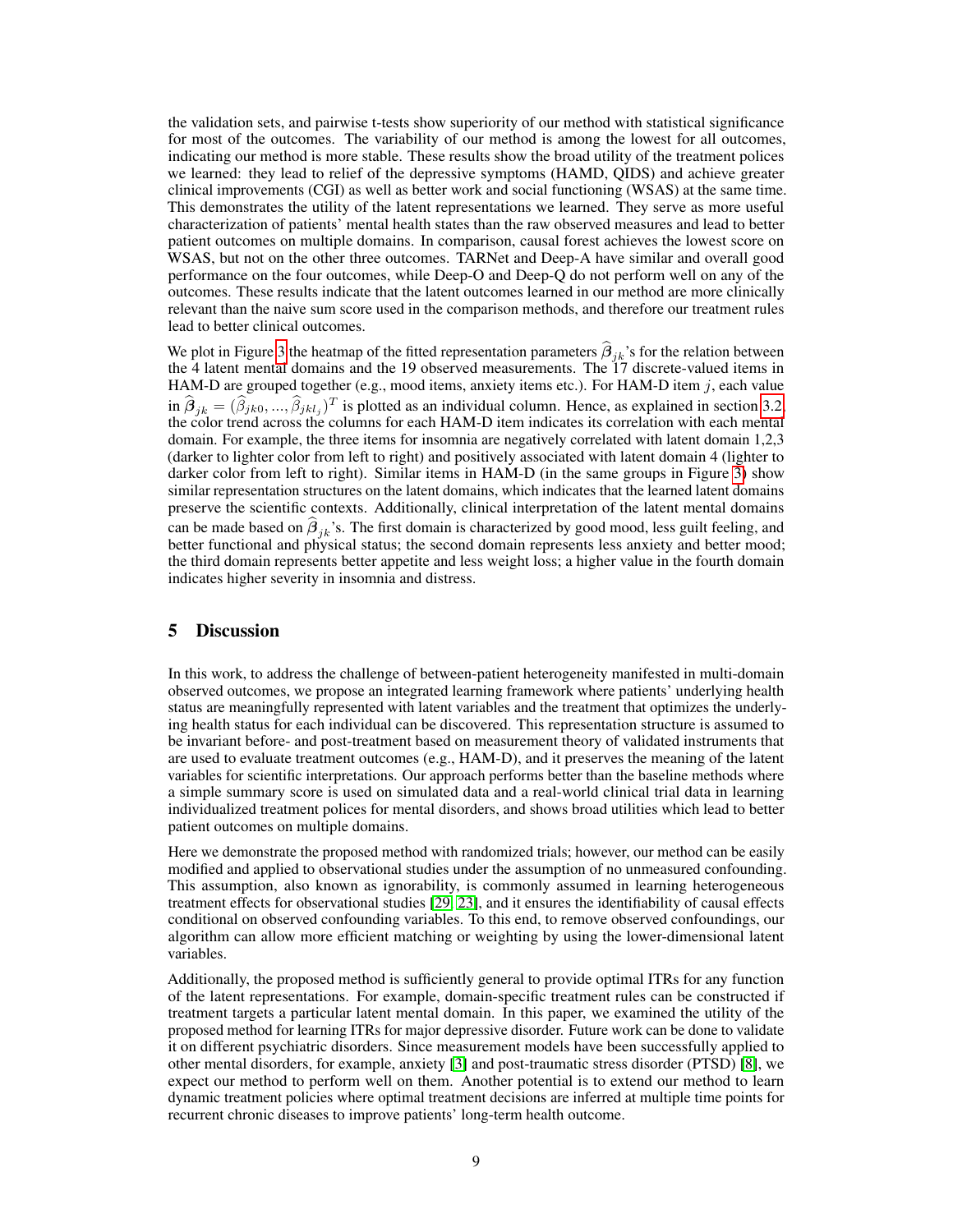# Broader impact

Current treatments for mental health disorders are largely inadequate, in part due to the extensive heterogeneity between patients. This work may improve treatment responses for patients with mental disorders by facilitating clinical decision makings in prescribing personalized treatments depending on patient-specific measures. We note that it is possible that the latent constructs derived from poor instruments can have bias in certain subpopulations. Therefore, the psychometric measures to be included in the model need to be carefully studied including their reliability, validity and differential item functioning or item-response bias in populations of diverse racial or socioeconomic factors. For best practice, the latent constructs should be validated on external studies or among different subgroups. Our application uses carefully chosen instruments, which have been shown to exhibit adequate psychometric properties and widely used in clinical settings. Failure in recommending optimal treatments in certain populations may lead to patients' sub-optimal treatment responses. However, our research serves as a recommendation tool to assist clinical decision making.

### Acknowledgments and Disclosure of Funding

This research is supported by U.S. NIH grants MH117458, NS082062 and NS073671.

# References

- <span id="page-9-3"></span>[1] Ahmed M Alaa, Michael Weisz, and Mihaela Van Der Schaar. Deep counterfactual networks with propensity-dropout. *arXiv preprint arXiv:1706.05966*, 2017.
- <span id="page-9-4"></span>[2] Onur Atan, James Jordon, and Mihaela van der Schaar. Deep-treat: Learning optimal personalized treatments from observational data using neural networks. In *Thirty-Second AAAI Conference on Artificial Intelligence*, 2018.
- <span id="page-9-12"></span>[3] Ernest S Barratt. Factor analysis of some psychometric measures of impulsiveness and anxiety. *Psychological reports*, 16(2):547–554, 1965.
- <span id="page-9-2"></span>[4] Kenneth A Bollen. Latent variables in psychology and the social sciences. *Annual review of psychology*, 53(1):605–634, 2002.
- <span id="page-9-1"></span>[5] David A Cole, Li Cai, Nina C Martin, Robert L Findling, Eric A Youngstrom, Judy Garber, John F Curry, Janet S Hyde, Marilyn J Essex, Bruce E Compas, et al. Structure and measurement of depression in youths: applying item response theory to clinical data. *Psychological assessment*, 23(4):819, 2011.
- <span id="page-9-0"></span>[6] M Hamilton. A rating scale for depression j neurol neurosurg psychiatry 23: 56–62. *View Article*, 1960.
- <span id="page-9-5"></span>[7] Leslie Pack Kaelbling, Michael L Littman, and Andrew W Moore. Reinforcement learning: A survey. *Journal of artificial intelligence research*, 4:237–285, 1996.
- <span id="page-9-13"></span>[8] Daniel W King, Gregory A Leskin, Lynda A King, and Frank W Weathers. Confirmatory factor analysis of the clinician-administered ptsd scale: Evidence for the dimensionality of posttraumatic stress disorder. *Psychological Assessment*, 10(2):90, 1998.
- <span id="page-9-11"></span>[9] Diederik P Kingma and Jimmy Ba. Adam: A method for stochastic optimization. *arXiv preprint arXiv:1412.6980*, 2014.
- <span id="page-9-7"></span>[10] Philip W Lavori and Ree Dawson. Dynamic treatment regimes: practical design considerations. *Clinical Trials*, 1(1):9–20, 2004.
- <span id="page-9-9"></span>[11] Shuhan Liang, Wenbin Lu, and Rui Song. Deep advantage learning for optimal dynamic treatment regime. *Statistical theory and related fields*, 2(1):80–88, 2018.
- <span id="page-9-10"></span>[12] Todd D Little, Ulman Lindenberger, and John R Nesselroade. On selecting indicators for multivariate measurement and modeling with latent variables: When" good" indicators are bad and" bad" indicators are good. *Psychological methods*, 4(2):192, 1999.
- <span id="page-9-6"></span>[13] Y Liu, Y Wang, M Kosorok, Y Zhao, and D Zeng. Augmented outcome-weighted learning for estimating optimal dynamic treatment regimens. *Statistics in Medicine*, 36(7):1099–1117, 2018.
- <span id="page-9-8"></span>[14] Ying Liu, Brent Logan, Ning Liu, Zhiyuan Xu, Jian Tang, and Yangzhi Wang. Deep reinforcement learning for dynamic treatment regimes on medical registry data. In *2017 IEEE International Conference on Healthcare Informatics (ICHI)*, pages 380–385. IEEE, 2017.